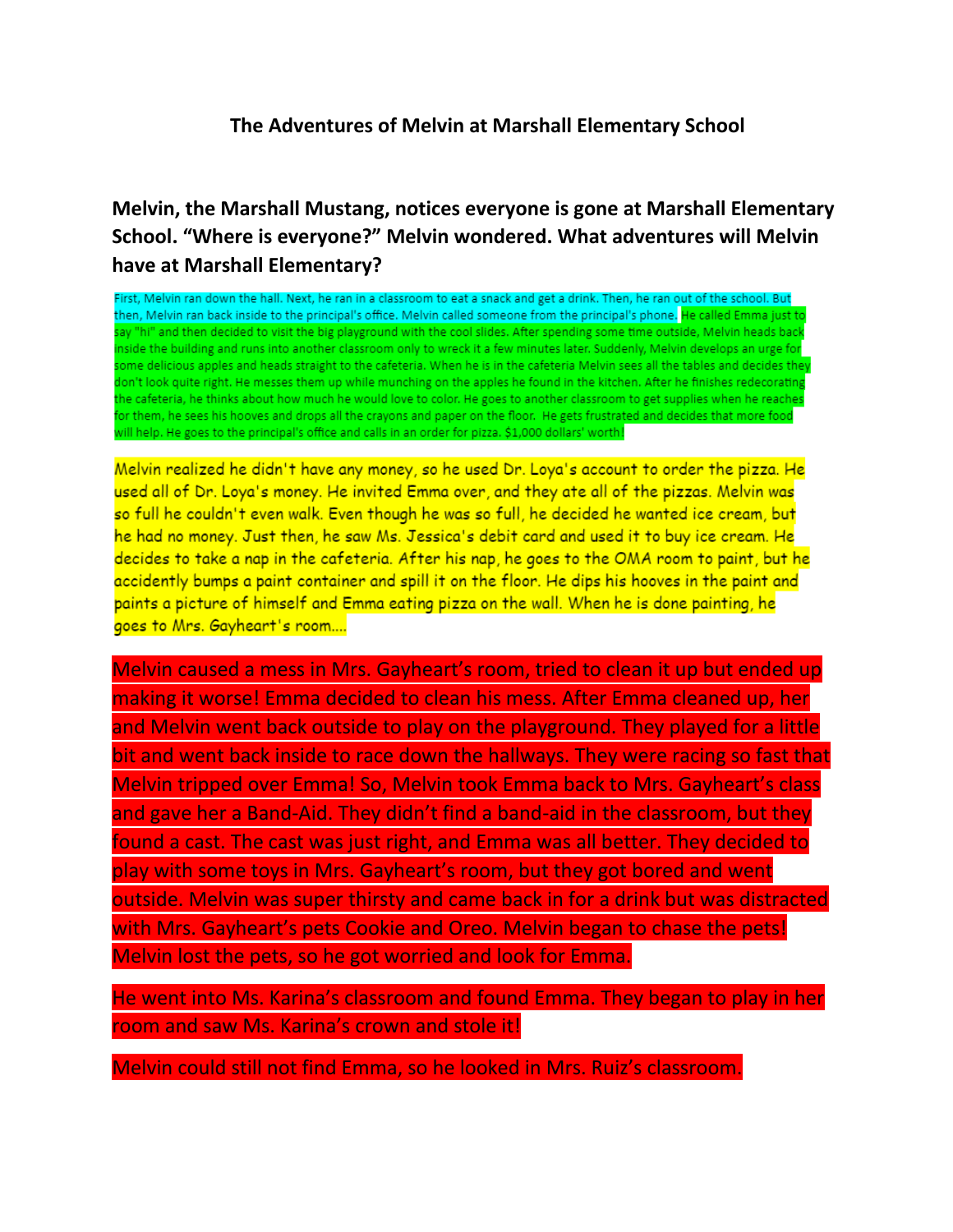The crown was sparkly. He looked in the mirror and saw an emerald on it, green and flashy. He wanted to find a costume so he could be a princess. He imagined a dress all glittery, with pink and purple ruffles on it. The dress would have gems on it. He hoped that Mrs. Ruiz had one in her closet, but he found a pirate hat and a parrot. There was a plastic sword and an eye patch,too.

Now he tried on the pirate costume. It looked great! He put on the Red Riding Hood cloak that was also in the closet. It was a cape! He flew into Mrs. Colombino's classroom. So Melvin is now looking for paper to draw a picture on. He finds pencils, crayons and colored pencils but no paper in Mrs. Colombino's room, so he goes back into the OMA room. He finds a rainbow piece of paper. On the rainbow piece of paper he decides to draw picture for Emma.

Melvin kindly asked, "Emma, may you please do a pose."

"Okay!" Emma said excitedly. Then did the tree pose.

Melvin started to draw Emma. But as Melvin tilted his head while looking at Emma, he messed up the picture. Furious with his mess up, Melvin tore the picture up.

Emma looked at Melvin with a shocked expression. Tears started to fill her eyes, Covering her face with her hands she ran outside to be alone.

Melvin knew he made a mistake. He went outside to find Emma. When he found her sitting under the Be Kind mural, Melvin said, "I am so sorry I made you sad. We can try again with an easier pose if you want?"

Emma replied, "I don't want to do anymore arts and crafts. Let's go and into the office and play with the innercom."

Once they were in the office, the agreed to have a karaoke sing off. Melvin goes first and sings "Raining Tacos" by Parry Grip. His skreeching voice came out of the speaker much louder than he expected.

Emma told Melvin, "Wow you have a really good singing voice. I love that song." It was now Emma's turn to sing on the innercom. She chose the song "Beat it" by Michael Jackson. Out of the speakers came a voice that sound exactly like Michael Jackson. Emma was an amazing singer.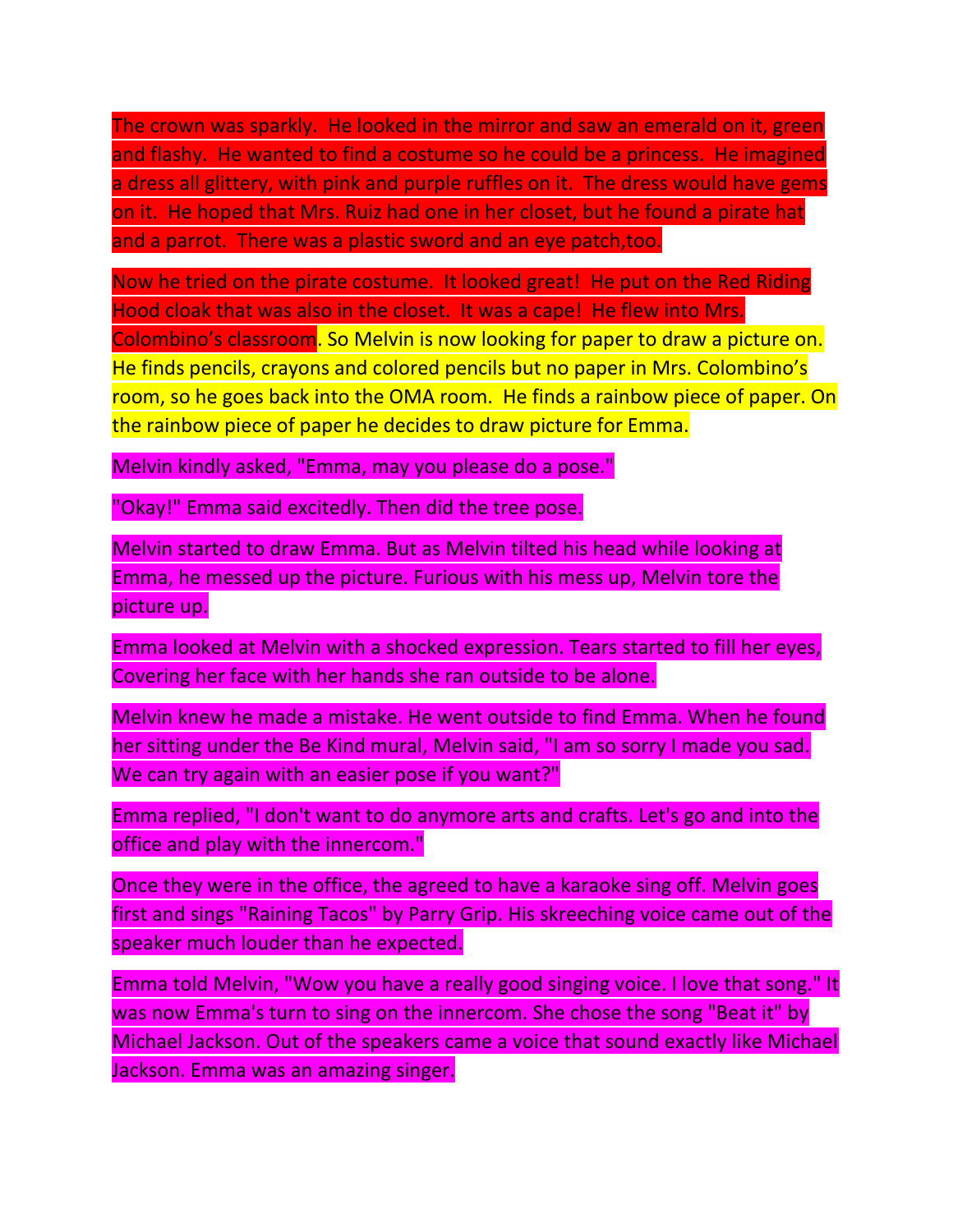It was starting to get late and Emma's parents called the school to let Emma know it was time to come home. Emma said to Melvin, "I have to go now. I had a great day with you. Bye."

"Can't you stay a little longer?" asked Melvin.

"No, I can't. My parents will get mad at me if I stay longer." Emma gave Melvin a hug then walked out the front door.

Emma's parents arrived to pick her up from the school. Melvin walked her outside leaving the front door cracked open so that he could get back in easily. Melvin talked to Emma's parents about the fun day they had together.

Melvin said, "We had so much fun playing on the playground and drawing pictures together."

Emma's father said, "Emma why is there a cast on you?" Both of Emma's parents look accusingly at Melvin.

Melvin nervously says, "We were racing down the slide and Emma accidentally fell off. We did not mean for it to happen. We immediately went to Mrs. Gayheart's room and found the cast for Emma."

Emma's parents quickly pick-up Emma and carry her to the car while looking angrily at Melvin. Melvin looks very sad as Emma and her parents drive away from the school. Melvin immediately goes back outside to have some fun and get his mind off the interaction with Emma's parents. Melvin sees something that looks like a nest in one of the trees. He climbs the tree to inspect the nest. He finds one lone egg! Melvin is very worried about leaving the egg alone, so he picks it up and brings it to the nurse's office.

He says, "I will protect you little one."

As Melvin places the egg on the table in soft wrapping, he hears a weird sound coming from Mr. Loya's office. He goes into to inspect the noise. As he enters the office, he sees a flash and jumps out of his skin. It is his friend Patrick!

"Aaaaaaaaaahhhhhhhh!" screams Melvin.

"Ha I got you!" yells Patrick.

"Where did you come from Patrick?" asked Melvin.

Patrick replies, "You left the door open when Emma left. I just walked right in."

Melvin said, "Well I am glad you are here. What do you want to do?"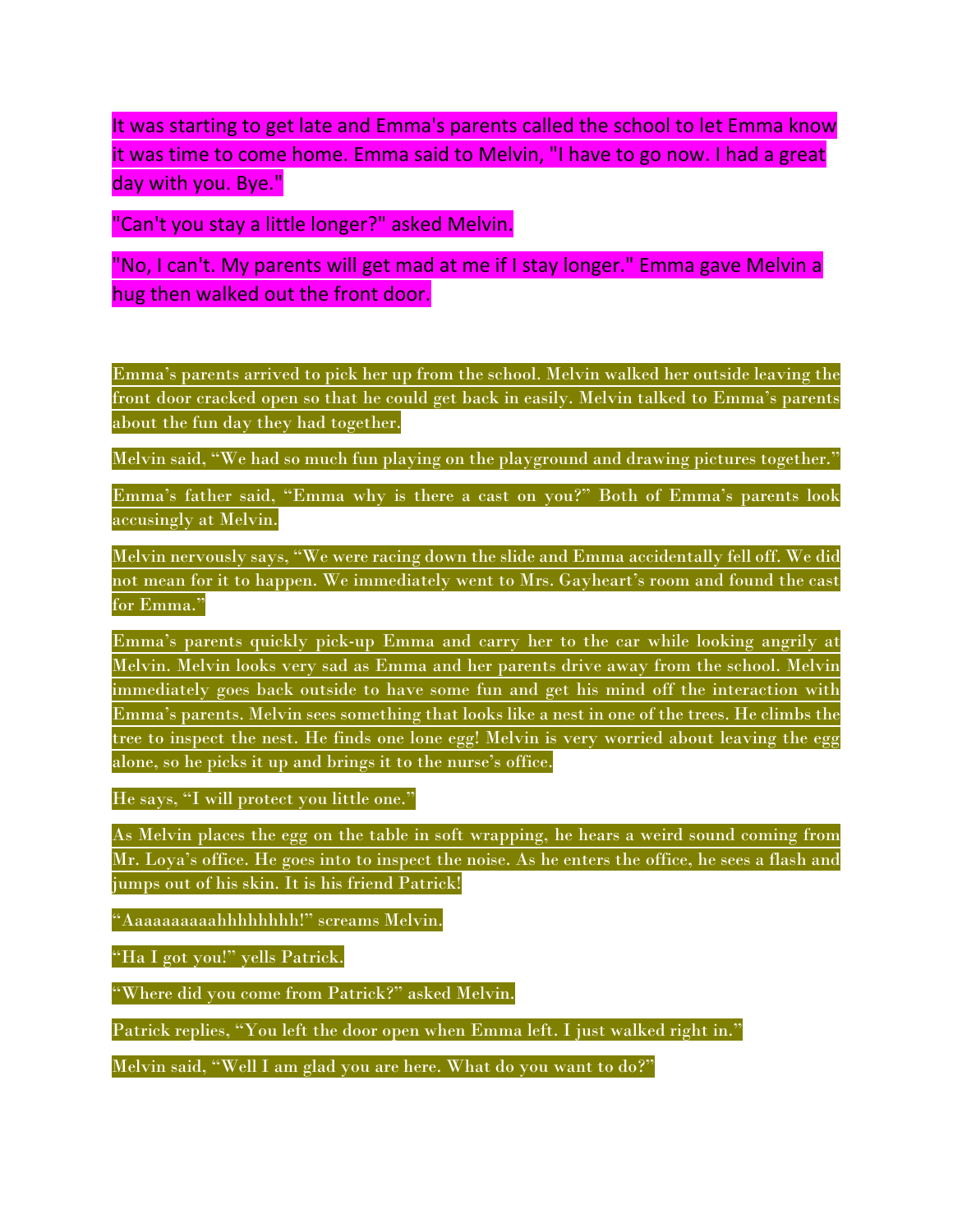Patrick says, "I have been reading an awesome book about a dragon named Firefly. I also watched Go Noodle during PE about origami. Want to make some dragons? I am going to name my dragon Firefly."

Melvin and Patrick headed back to Mrs. Rodriguez's destroyed classroom to find paper to use to make their dragons. Patrick wanted to have a confetti fight. They used scissors to cut up colored paper into tiny pieces. Then the boys had a confetti fight adding to the huge mess that was already made. When the boys were tired they settled down and grabbed a few pieces of white paper. After several failed attempts and many paper ball fights later, the boys finally both had origami dragons made. Then the boys wanted to fly their dragons through the school. They returned to the office looking for a way to "fly".

Melvin said, "What are we going to use?"

Patrick said, "Lets use the carts in the mail room!"

Each boy sat on a cart by the Kinder rooms. They decided it would be a race to the fifth-grade rooms. Who ever got to the fifth grade rooms first would be the victor. As they built up speed using the ramps through the school Melvin's cart began to get off track. He tried to fix it but could not regain control in time. As they reached the blue divider by the teacher's lounge there was a huge crash! Melvin had completely crashed and fallen off his cart holding his knee and sobbing.

Patrick asked, "Melvin are you ok???"

Melvin mumbled, "My knees hurts so bad!"

Patrick, thinking quickly, ran to the nearest classroom. He ran into Mr. Gallagher's room grabbing the rollie chair from behind the desk. As he tried to quickly move through Mr. Gallagher's room he made a huge mess knocking over all of Mr. Gallagher's Rubik's cubes on his desk. As he tried to escape quickly, he hit the corner of the desk and a wheel popped off. Patrick decided that he would head into Mrs. Colombino's room and steal her chair instead. After his last mistake he decided to move much more carefully. By the time he got back to Melvin, Melvin had stopped crying but still couldn't walk. Patrick got Melvin to the nurse's office and bandaged him up.

"Thank you so much Patrick for helping me." Said Melvin.

"I am sorry for letting you crash." Apologized Patrick.

"So, what do we do now?" asked Melvin.

Just then, Dr. Loya walks in and asks, "where is all my money?" He then looks at the cameras to find out that Melvin took his money to buy pizza and Ms. Jessica's card for ice cream. He also sees from the video that Melvin destroyed some classrooms and was running in the halls.